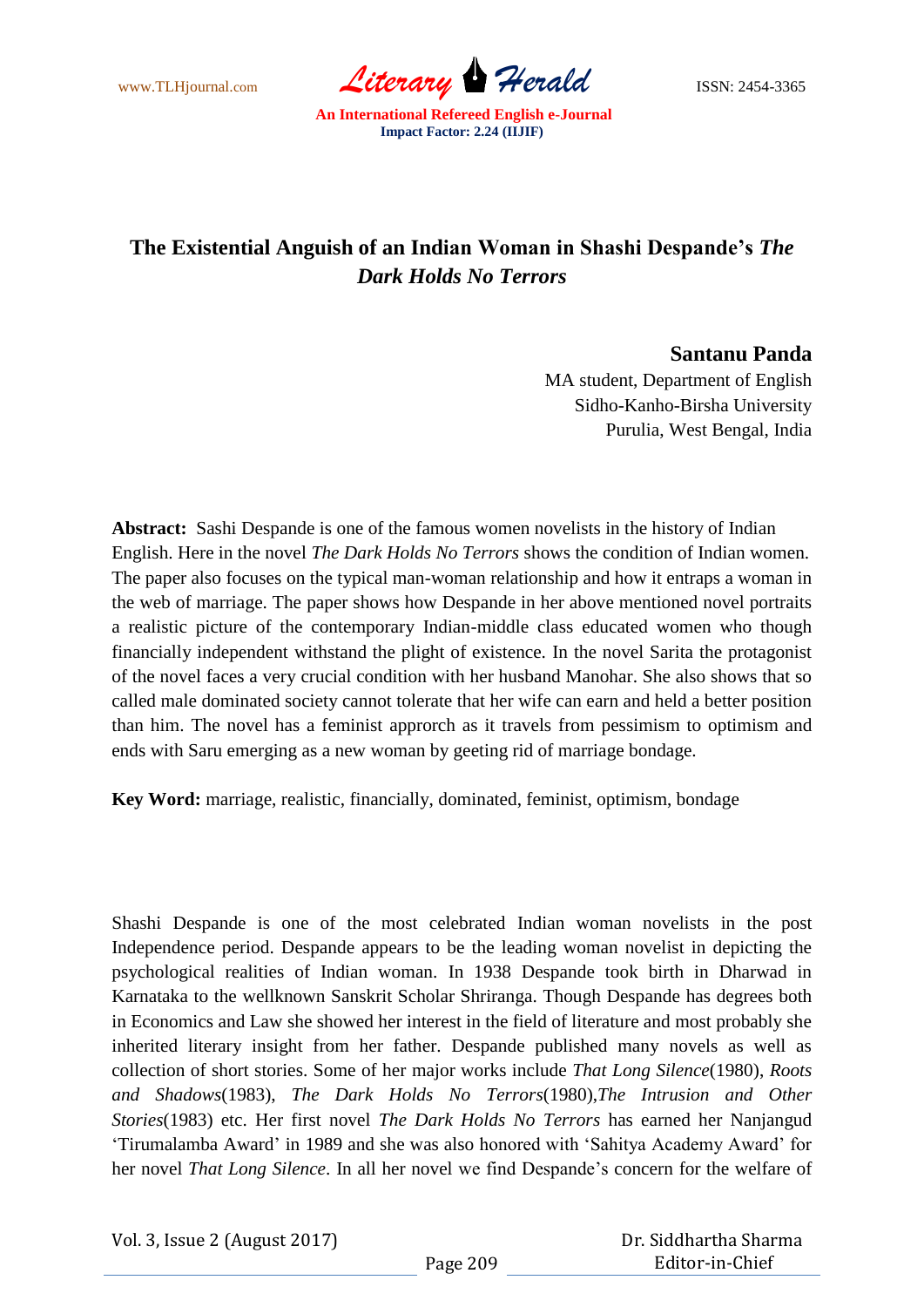www.TLHjournal.com *Literary Herald* ISSN: 2454-3365

women in society. The untold problems of women which lurk within the unexplored region of their minds have been beautifully portrayed by Despande in her novel. The contemporary middle class women are the protagonist in her novels, who experience a sort of existential anguish in the patriarchal and male dominated society. Her novels explain the suffering and plight of an Indian woman in the trap of marriage. Despande through her novels protests against the society established norms of womanhood and asks for the liberty of a woman in the society. As a result the image of women as portrayed in Despande"s fiction is more forceful and liberated.

The objective of this paper is to explore the problems that a career oriented Indian woman faces in her life, through the study of Shashi Despande"s *The Dark Holds No Terrors.*  The paper also focuses on the typical man-woman relationship and how it entraps a woman in the web of marriage. The paper shows how Despande in her above mentioned novel portraits a realistic picture of the contemporary Indian-middle class educated women who though financially independent withstand the plight of existence.

In our male dominated society a woman is always considered inferior to man although she is neither biologically nor intellectually lesser than a man. A woman is always underestimated and she is given secondary status in the male dominated society though she is capable of endurance, love and affinity, which contributes to the happiness of other persons. Right from the ancient time India is basically a male dominated society which sets restriction for a woman. The socially prescribed norms of sexuality compel an Indian woman to be completely subservient to the male in both the social and economic fields. The patriarchal society does not recognize a woman as human beings and she is known by the name of either her father or her husband. Women are often considered to be a property that can be controlled or owned. However with the rise and development of feminism, Indian women have reemerged as new beings. The feminism as an organized movement appeared in India in 1970 and brought a change in the thought of a man regarding a woman. Uma Narayan has remarked "….Indian feminism is clearly a response to the issue, specifically confronting many Indian women". (Wedden, 1997)

A number of novels in the Indian English fiction have presented the problems of women over the decades. Indian women novelists like Kiran Desai, Kamala Markandaya, Nayantara Sehgal have portrayed the women"s world with great authenticity. Sashi Despande is one of those rare women novelists who has the deep insight into female psyche. In her novel she has brilliantly portrayed the existential anguish of a woman in an Indian context.

The novel *The Dark Holds No Terror* published in 1980 by Vikas publishers presents the trauma of a middle class working woman who has become mere trap in the male dominated society. The novel is the story of Sarita, better known to the readers and to herself as Saru who narrates her story. Saru is deprived of parental love from her childhood. A sense

Vol. 3, Issue 2 (August 2017)

 Dr. Siddhartha Sharma Editor-in-Chief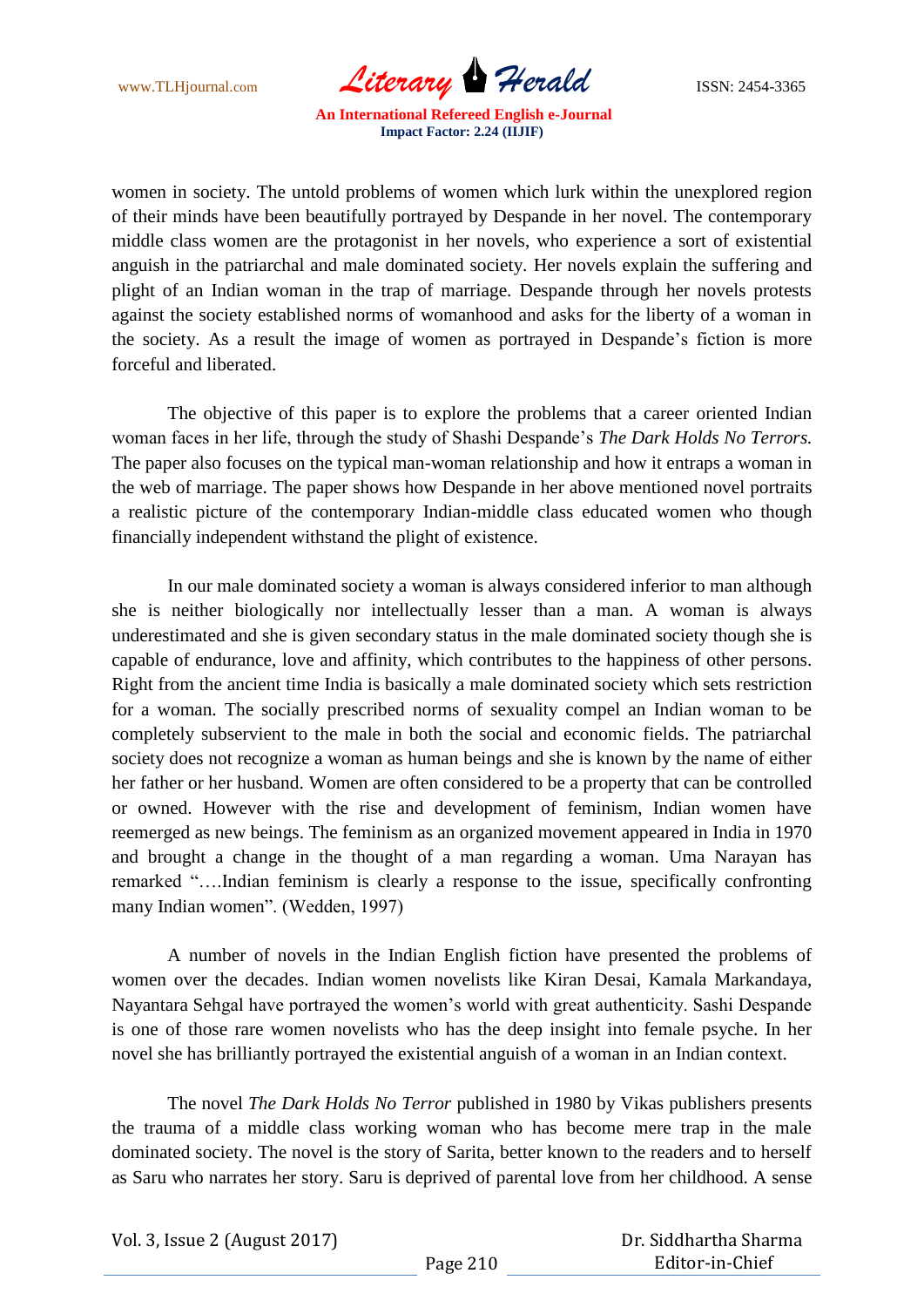www.TLHjournal.com *Literary Herald* ISSN: 2454-3365

of silence engulfs her life as she is always neglected by her mother only because she is a girl. Like a typical and conventional Indian woman she remains silence when she faces problems. She lives in darkness and reflects in silence. Prabhat K Singh in his essay *Beyond Gender Consciousness* defines the themes of the novel so -

> *The Dark Holds No Terror* .....portrays a life's journey from darkness to light... The narrative has been woven with the hurt of pain and agony, the terror of silence. The fear of isolation, the burden of guilt, and the representative patterns of life the aches of ignorance and the joy of discovery. (Singh K, Prabhat, 2000)

The novel begins with Saru, returning alone to her father"s house after a long gap of fifteen years after her mother"s death. Saru remembers her past, her childhood which she has left behind long ago. She remembers the difference between her and her brother Dhruva as she was often neglected by her mother. She recollects "there was always a puja on Dhruva"s birthday. A festive lunch in the afternoon and an arti in the evening….My birthdays were almost the same….but there was no puja". (*The Dark Holds No Terrors)*. One day Dhruva goes with his sister to a pond and gets drowned accidentally. Her mother accuses her of killing her brother and this accident offers her a bitter relationship with her parents for ever. As a woman in our society is considered inferior to man, Saru is neglected by her parents.

As Saru grows up, she falls in love with Manohar (Manu) and eventually the get married. The novelist presents the typical man-woman relationship through Saru and Manu. Manohar Saru's husband is purely an-'Indian man' who desires to control the family through providing comfort to his family. As a result, when Saru becomes a successful doctor Manu fails to cope up with Saru"s rise from a domestic wife to a society established professional. Indian culture expects a man to be the head of a family who earns more than his wife and control the family in every aspects of life. Manu feels inferior to Saru as she is a well-known doctor whereas he is an underpaid college teacher. As the story advances the chasm between them becomes wide to wider. When a reporter from a woman"s magazine asks Manu "How does it feel when your wife earn not only the better but most of the bread as well?" his male pride gets hurt. His wounded male ego leads Manu to manifest it in the form of sexual sadism as he assaults Saru physically on bed. Manu"s sexual sadism only brings misery and torture for Saru. Though Saru can understand the reason of Manu"s frustration, she endures everything silently. She is desperate to save her marital relationship although she has become a victim of marital-rape. Amrita Bhalla in her book *Shashi Despande* describes Saru"s dilemma thus:

> "She sees herself as a victim of economic independence……experimenting with various strategies of survival in a social structure where the reversal of roles threatens traditional notions of manhood….." (Bhalla, Amrita, 2010)

Like a typical Indian wife, Saru is entangled in the trap of marriage. She treats her patients in daytime but lives like a terrified and trapped animal at the hands of her husband at

Vol. 3, Issue 2 (August 2017)

 Dr. Siddhartha Sharma Editor-in-Chief